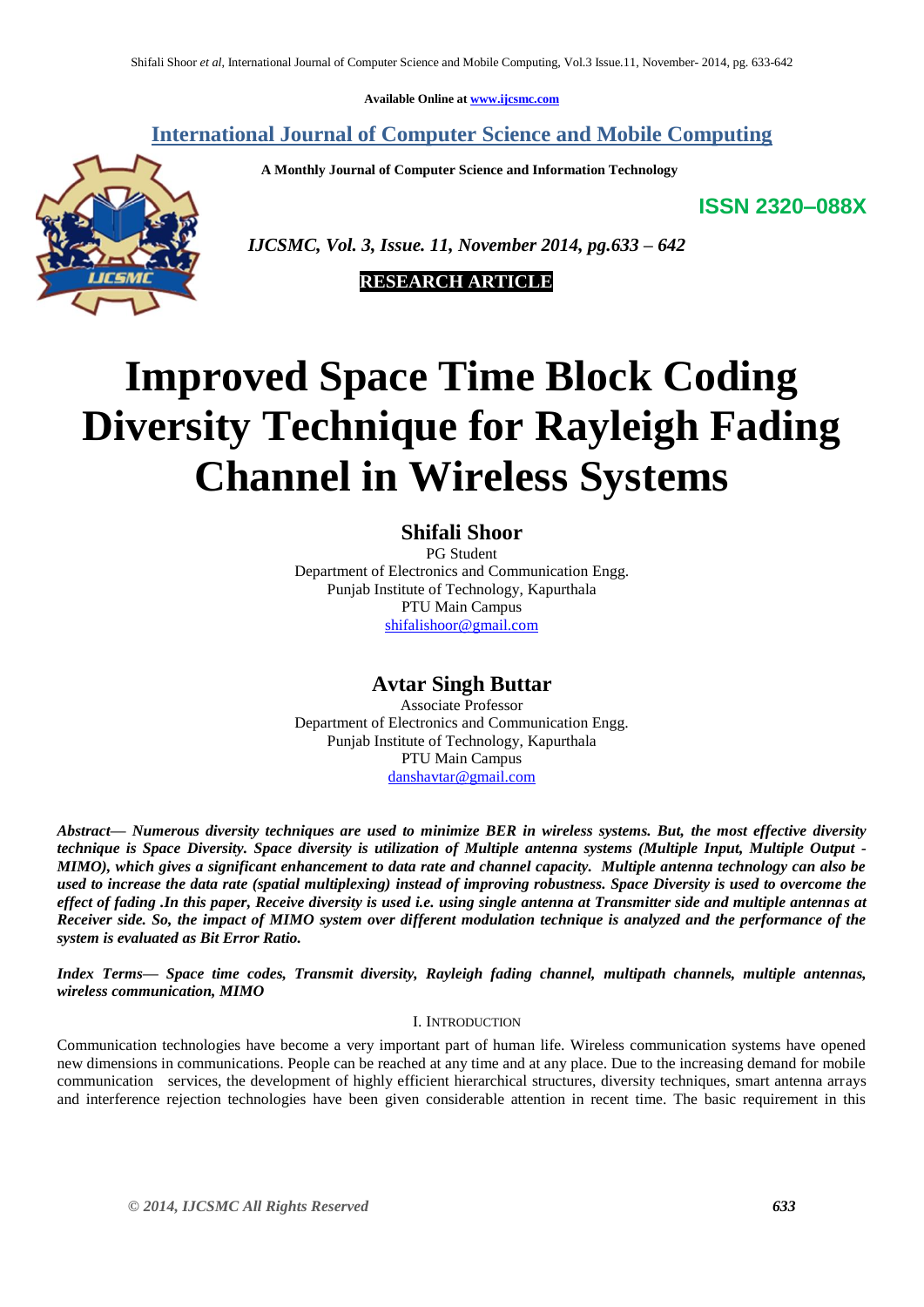scenario is to provide the better performance at the user end. Random noise, fading effects and Doppler shift destroy the signal strength in wireless channel. As a result, the Bit Error Ratio (BER) increases at the receiving end, which leads to lower the data rate. As conventional methods like using more bandwidth or higher order modulation types are limited, new methods of using the transmission channel have to be used. To maintain the required signal strength, various diversity techniques are used such as Time Diversity, Frequency Diversity, Space Diversity, Polarization Diversity and Angle Diversity[4][5][6][7][8][9][10].The most effective diversity technique is Space Diversity. Space diversity is utilization of Multiple antenna systems (Multiple Input, Multiple Output – MIMO), which gives a significant enhancement to data rate and channel capacity. Multiple antenna technology can also be used to increase the data rate (spatial multiplexing) instead of improving robustness.

Mostly, Space Diversity is used to overcome the effect of fading. In the Space Diversity technique, multiple copies of the signal are sent towards the receiver. The performance of space-time block codes depends on the type of modulation and the number of transmit and receive antennas used. Complex modulations give better bit-error-rate performance than real modulations and it is especially true when the number of transmit antennas is larger than two. This would give a better performance than the same space-time block code with real modulation of rate of one. However, space-time block code with real modulation would have better bandwidth efficiency performance than complex modulation. This is because space-time block codes with real modulation require transmitting less data than space time block codes with complex modulation. On the other hand, space-time block codes with larger number of transmit antennas always give better performance than space-time block codes with lower number of transmit antennas. Space-time coding can improve performance through an effect known as diversity. Diversity is a measure of the average number of channels fully utilized by each piece of information transmitted. The maximum diversity available to a space-time system is  $N_tN_r$ , which is the total number of channels between the transmitter and receiver. When adding new antennas to a system, the receiver can use the extra channels to improve the probability of correctly identifying the true transmitted signal.

In this paper, an improved STBC technique is proposed and implemented on MIMO system Rayleigh Fading Channel .In this work QAM AND BPSK modulation technique is used. MIMO system using Alamouti STBC coding is done over different QAM modulation (8,16,32,64) and compare the results of STBC coding with BPSK modulation with different number of receiving and single transmitting antennas. The performance analysis for BER is done taking proposed approach QAM modulation technique with other existing PSK modulation technique. The simulation results show that the BER is decreases with increase the number of bits in QAM modulation. It is also observed that with increase in the number of antennas, the bit error rate decrease with approximately two times increase in the number of antennas.

This paper is organized as follows: Section II briefly describes the MIMO system model. Section III brief introduction to STBC and Rayleigh fading channel. Simulation results and discussion are provided in section IV and conclusion is given in section V.

#### II. MULTIPLE-INPUT MULTIPLE-OUTPUT

MIMO stands for multiple-input multiple-output and means multiple antennas at both link ends of a communication system, i.e.at the transmitter and at the receiver side. The multiple-antennas at the transmitter and/or at the receiver in a wireless communication link open a new dimension in reliable communication, which can improve the system performance substantially. The idea behind MIMO is that the transmit antennas at one end and the receive antennas at the other end are "connected and combined" in such a way that the quality the bit error rate (BER), or the data rate) for each user is improved. The core idea in MIMO transmission is space-time signal processing in which signal processing in time is complemented by signal processing in the spatial dimension by using multiple, spatially distributed antennas at both link ends because of the enormous capacity increase MIMO systems offer, such systems gained a lot of interest in mobile communication research. One essential problem of the wireless channel is fading, which occurs as the signal follows multiple paths between the transmit and the receive antennas. Under certain, not uncommon conditions, the arriving signals will add up destructively, reducing the received power to zero (or very near to zero). In this case no reliable communication is possible. Fading can be mitigated by diversity, which means that the information is transmitted not only once but several times, hoping that at least one of the replicas will not undergo severe fading. Diversity makes use of an important property of wireless MIMO channels: different signal paths can be often modeled as a number of separate, independent fading channels. These channels can be distinct in frequency domain or in time domain. Several transmission schemes have been proposed that utilize the MIMO channel in different ways. Example: spatial multiplexing, space-time coding or beamforming. Space-time coding (STC), introduced first by Tarokh[1], is a promising method where the number of the transmitted code symbols per time slot are equal to the number of transmit antennas. These code symbols are generated by the space-time encoder in such a way that diversity gain, coding gain, as well as high spectral efficiency are achieved.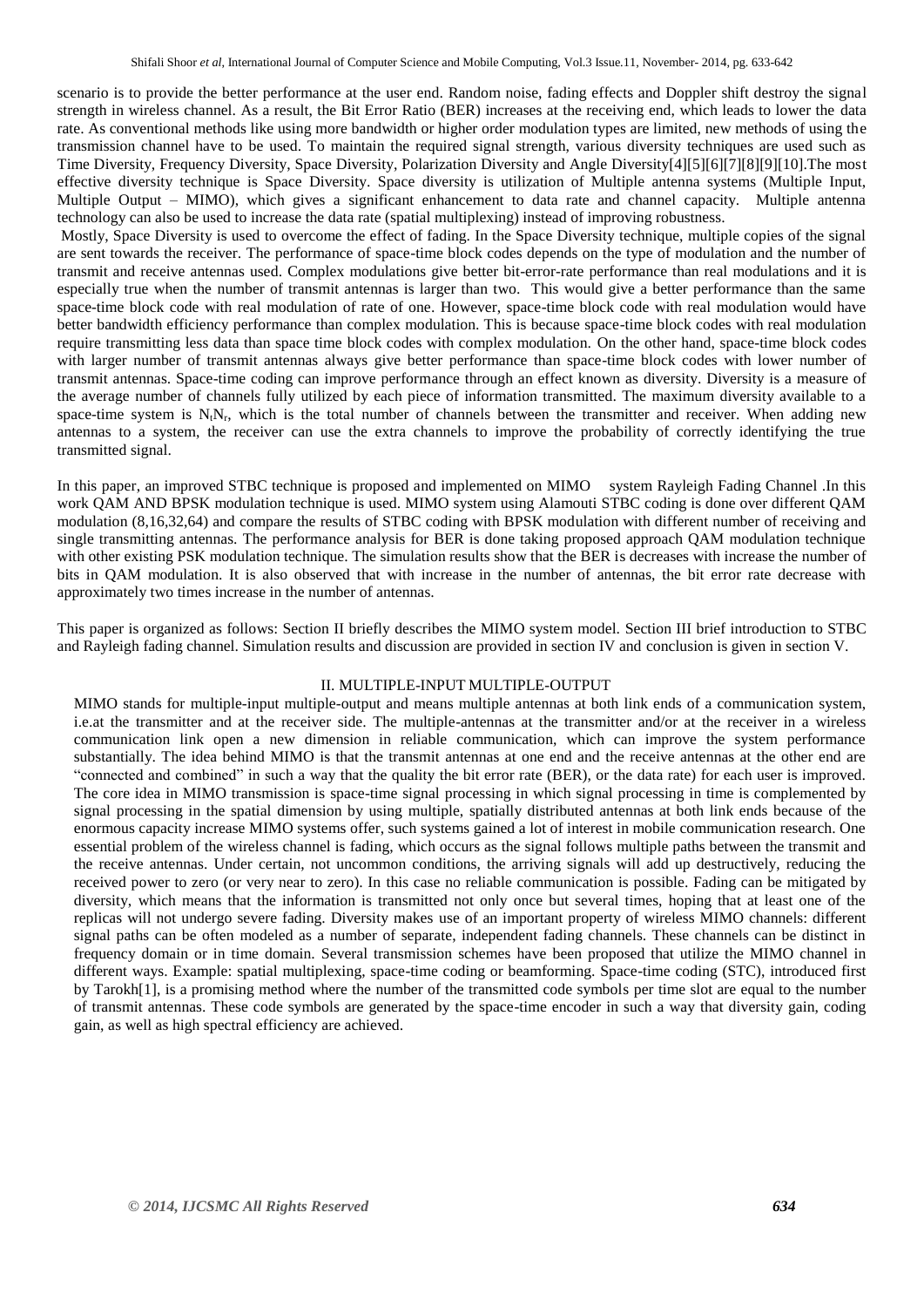#### *A. SYSTEM MODEL*

Let us consider a point-to-point MIMO system with  $n_t$  transmit and  $n_r$  receive antennas. The block diagram is given in Fig 1, Let h<sub>ij</sub> be a complex number corresponding the channel gain between transmit antenna j and receive antenna i.



Figure 1. MIMO model with  $n_t$  transmit antennas and  $n_r$  receive antennas

transmit antenna j and receive antenna i. If at a certain time instant the complex signals  $\{s_1 s_2, \cdots, S_{nt}\}$  are transmitted via  $n_t$  transmit antennas, the received signal at antenna i can be expressed as:

$$
y_i = \sum_{j=1}^{n_t} h_{i,j} s_j + n_i,
$$
\n(1)

where  $n_i$  is a noise term. Combining all receive signals in a vector y, (1) can be easily expressed in matrix form

 $y = Hs + n.$  (2)

y is the 
$$
n_r \times 1
$$
 receive symbol vector, H is the  $n_r \times n_t$  MIMO channel transfer matrix

 $\mathbb{C}$  and  $\mathbb{C}$  are  $(3)$ 

s is the  $n_t \times 1$  transmit symbol vector and n is the  $n_r \times 1$  additive noise vector. Note that the system model implicitly assumes a flat fading MIMO channel, i.e., channel coefficients are constant during the transmission of several symbols.

#### III. SPACE TIME BLOCK CODING

Space-Time Codes (STCs) have been implemented in cellular communications as well as in wireless local area networks. Space time coding is performed in both spatial and temporal domain introducing redundancy between signals transmitted from various antennas at various time periods. It can achieve transmit diversity and antenna gain over spatially un-coded systems without sacrificing bandwidth. There are various coding methods as space-time trellis codes (STTC), space-time block codes (STBC), space-time turbo trellis codes and layered space-time (LST) codes. A main issue in all these schemes is the exploitation of redundancy to achieve high reliability, high spectral efficiency and high performance gain.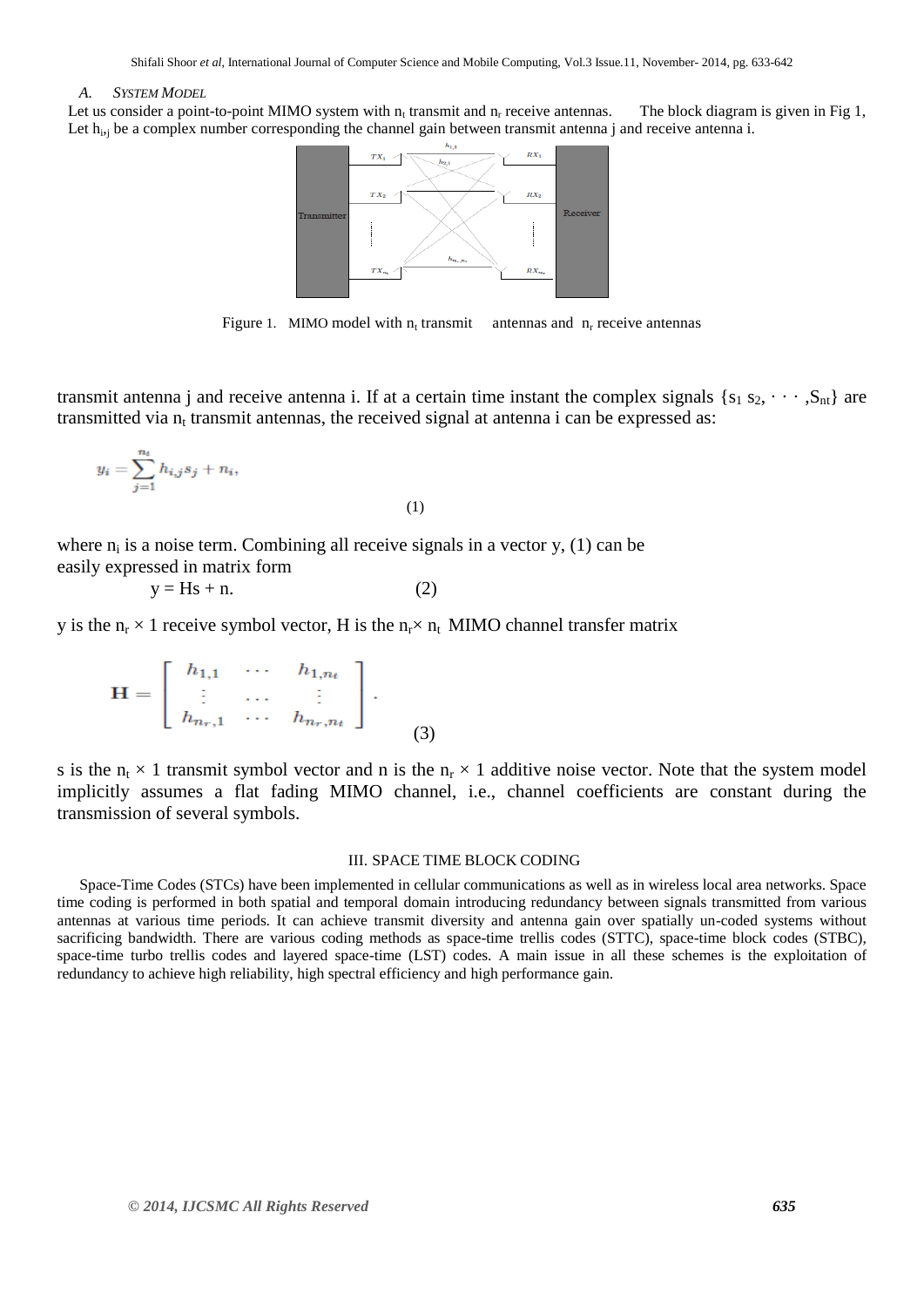

Figure 2: Block diagram of STBC

Let us consider a space-time coded communication system with  $n_t$  transmit antennas and  $n_r$  receive antennas. The transmitted data are encoded by a space-time encoder. At each time slot, a block of  $m.n<sub>t</sub>$  binary information symbols:

$$
\mathbf{c}_t = [c_t^1, c_t^2, \cdots, c_t^{m \cdot n_t}]^T
$$
\n(4)

 $C_t$  is fed into the space-time encoder. The encoder maps the block of m binary data into  $n_t$  modulation symbols from a signal set of constellation  $M = 2^m$  points. After serial-to-parallel conversion, the symbols:

$$
\mathbf{s}_t = [s_t^1, s_t^2, \cdots, s_t^{n_t}]^T \quad 1 \leq t \leq N \tag{5}
$$

The symbols are transmitted simultaneously during the slot t from  $n_t$  transmit antennas. Symbol  $s_t^*$ ,  $1 \leq t \leq n_t$ , is transmitted from antenna i and all transmitted symbols have the same duration of T sec. The vector in (5) is called a space-time symbol and by arranging the transmitted.

$$
\mathbf{S} = [\mathbf{s}_1, \mathbf{s}_2, \cdots, \mathbf{s}_N] = \begin{bmatrix} s_1^1 & s_2^1 & \cdots & s_N^1 \\ s_1^2 & s_2^2 & \cdots & s_N^2 \\ \vdots & \vdots & \ddots & \vdots \\ s_1^{n_t} & s_2^{n_t} & \cdots & s_N^{n_t} \end{bmatrix}
$$
(6)

sequence in an array, a n<sub>t</sub>\* N space-time codeword matrix can be defined. The i<sup>th</sup> row  $s = [s_1, s_2, \cdots, s_N]$  is the data sequence transmitted form the i-th transmit antenna and the j-th column  $\sigma$  is the space-time symbol transmitted at time the received signal vector can be calculated as:

$$
Y = HS + N. \tag{7}
$$

The MIMO channel matrix H corresponding to  $n_t$  transmit antennas and nr receive antennas can be represented by an  $n_t * n_t$ matrix:

$$
\mathbf{H} = \left[ \begin{array}{cccc} h_{1,1}^t & h_{1,2}^t & \dots & h_{1,n_t}^t \\ h_{2,1}^t & h_{2,2}^t & \dots & h_{2,n_t}^t \\ \vdots & \vdots & \ddots & \vdots \\ h_{n_r,1}^t & h_{n_r,2}^t & \dots & h_{n_r,n_t}^t \end{array} \right]
$$

(8)

where the  $ji$ -th element, denoted by  $h_j^i$ , is the fading gain coefficient for the path from transmit antenna i to receive antenna j. **A. Alamouti Code**

Alamouti system is one of the first space time coding schemes developed for the MIMO systems which take advantage out of the added diversity of the space direction. Therefore we do not need extra bandwidth or much time. We can use this diversity to get a better bit error rate. At the transmitter side, a block of two symbols is taken from the source data and sent to the modulator. Afterwards, the Alamouti space-time encoder takes the two modulated symbols, in this case  $x_1$  and  $x_2$  creates an encoding matrix X where the symbol  $X_1$  and  $X_2$  are planned to be transmitted over two transmit antennas in two consecutive transmit time slots.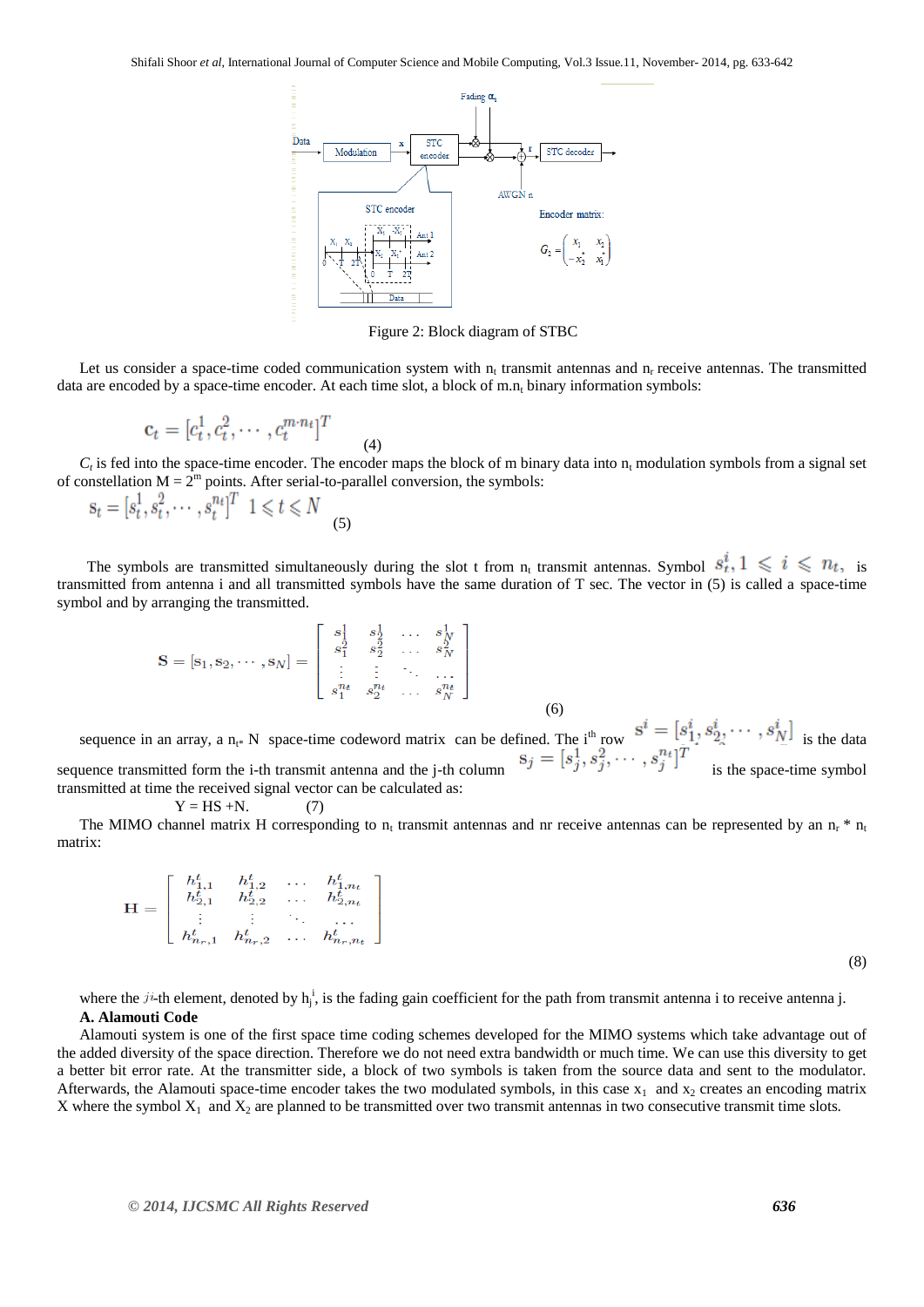The Alamouti encoding matrix is as follows:

$$
\boldsymbol{X} = \begin{bmatrix} x_1 & x_2 \\ -x_2^* & x_1^* \end{bmatrix} \tag{9}
$$

A block diagram of the Alamouti ST encoder is shown in Figure 3



Figure 3: Alamouti space –time encoder

The Alamouti STBC scheme which has 2 transmit and Nr receive antennas can deliver a diversity order of 2 Nr [2]. Also, since for space time codes the rate is defined as  $R=k/p$  (where k is the number of modulated symbols the encoder takes as input and p is the number of transmit antennas) for the Alamouti STBC the rate equals 1.

#### **B. Alamouti STBC with Two Receive Antennas**

Alamouti scheme can also be used for multiple antennas at the receiver to achieve receive diversity. Figure 4 shows STBC scheme with two transmit and two receive antennas. Two receive antennas as explained in [3] would increase the diversity gain in comparison to systems with one receive antenna.



Figure 4: Two Branches Transmit Diversity with Two Receive Antennas

The received signals, and from two receive antennas, can be written as:

$$
r_1 = h_1 x_1 + h_2 x_2 + n_1
$$
  
\n
$$
r_2 = -h_1 x_2^* + h_2 x_1^* + n_2
$$
  
\n
$$
r_3 = h_3 x_1 + h_4 x_2 + n_3
$$
  
\n
$$
r_4 = -h_3 x_2^* + h_4 x_1^* + n_4
$$
 (10)

Two combined signals that are sent to the maximum likelihood detector, the combiner in Figure generates the following outputs

$$
\tilde{x}_1 = h_1^* r_1 + h_2 r_2^* + h_3^* r_3 + h_4 r_4^*
$$

$$
\tilde{x}_2 = h_2^* r_1 - h_1 r_2^* + h_4^* r_3 - h_3 r_4^* \tag{11}
$$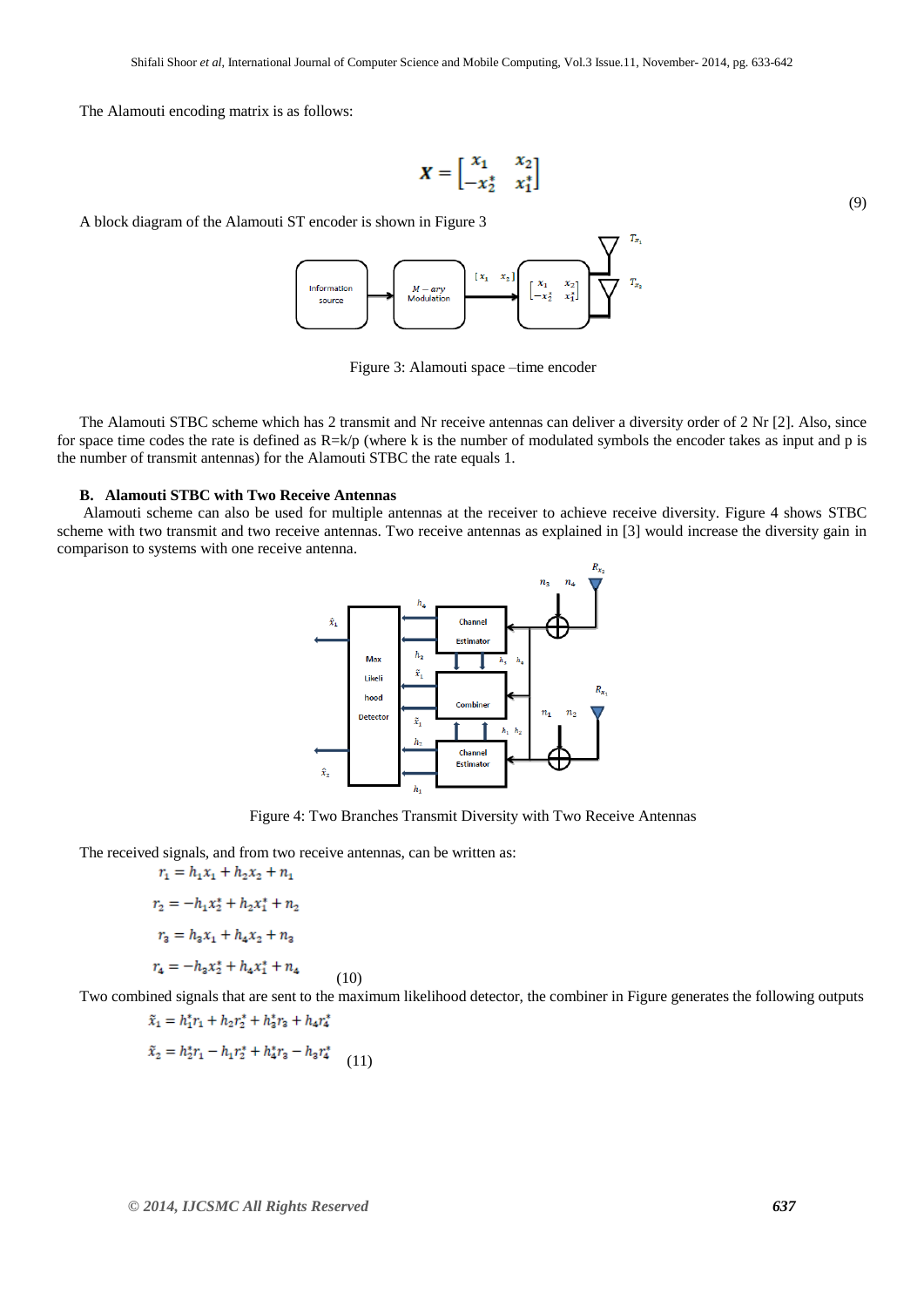## *C. Steps of algorithm*

Step I: Initiate the total number of bits and total number of antennas

- Step II: Generate the QAM sequence.
- Step III: Transmit signal over Rayleigh channel add white Gaussian noise.
- Step IV: Compute STBC coding for QAM sequence.
- Step V: Compute STBC coding for BPSK signal.
- Step VI: Compute the hard decision decoding.
- Step VII: Calculate the BER by comparing the input and output signals.

## IV. SIMULATION RESULTS AND DISCUSSIONS

In this section we have evaluated performance of STBC-MIMO system with different modulation techniques in term of BER and SNR. The performance with various data length and different antennas is evaluated .The results shows that with the increase in number of receivers BER decreases. Finding shows that with the increase in constellation points the performance of system improved it is seen from the results that the BER in case of QAM is much lower than BPSK.

**Table 1**

| <b>Input Parameters used for first set of simulation</b> |                       |  |
|----------------------------------------------------------|-----------------------|--|
| <b>Parameters Used</b>                                   | <b>Values</b>         |  |
| No. of Antenna                                           |                       |  |
| No. of Bits                                              | 1000                  |  |
| <b>SNR Range</b>                                         | $0-25$ D <sub>b</sub> |  |
| No. of constellation points (M1)                         |                       |  |



Figure 5: BER vs SNR for 8QAM and BPSK modulation technique (1000 bits) with two antennas.

Figure 5 shows the BER comparison graph of the BPSK and 8 QAM using 2 antennas. From the graph it is clear that at 1db SNR, QAM has BER 0.0120 and BPSK has BER 0.0470.In case of QAM, BER approaches zero at 8db but BER becomes zero in case of BPSK at 9db.

| $1$ and $2$<br><b>Input Parameters used for second set of simulation</b> |        |  |
|--------------------------------------------------------------------------|--------|--|
| <b>Parameters Used</b>                                                   | Values |  |
| No. of Antenna                                                           |        |  |
| No. of Bits                                                              | 1000   |  |

**Table 2**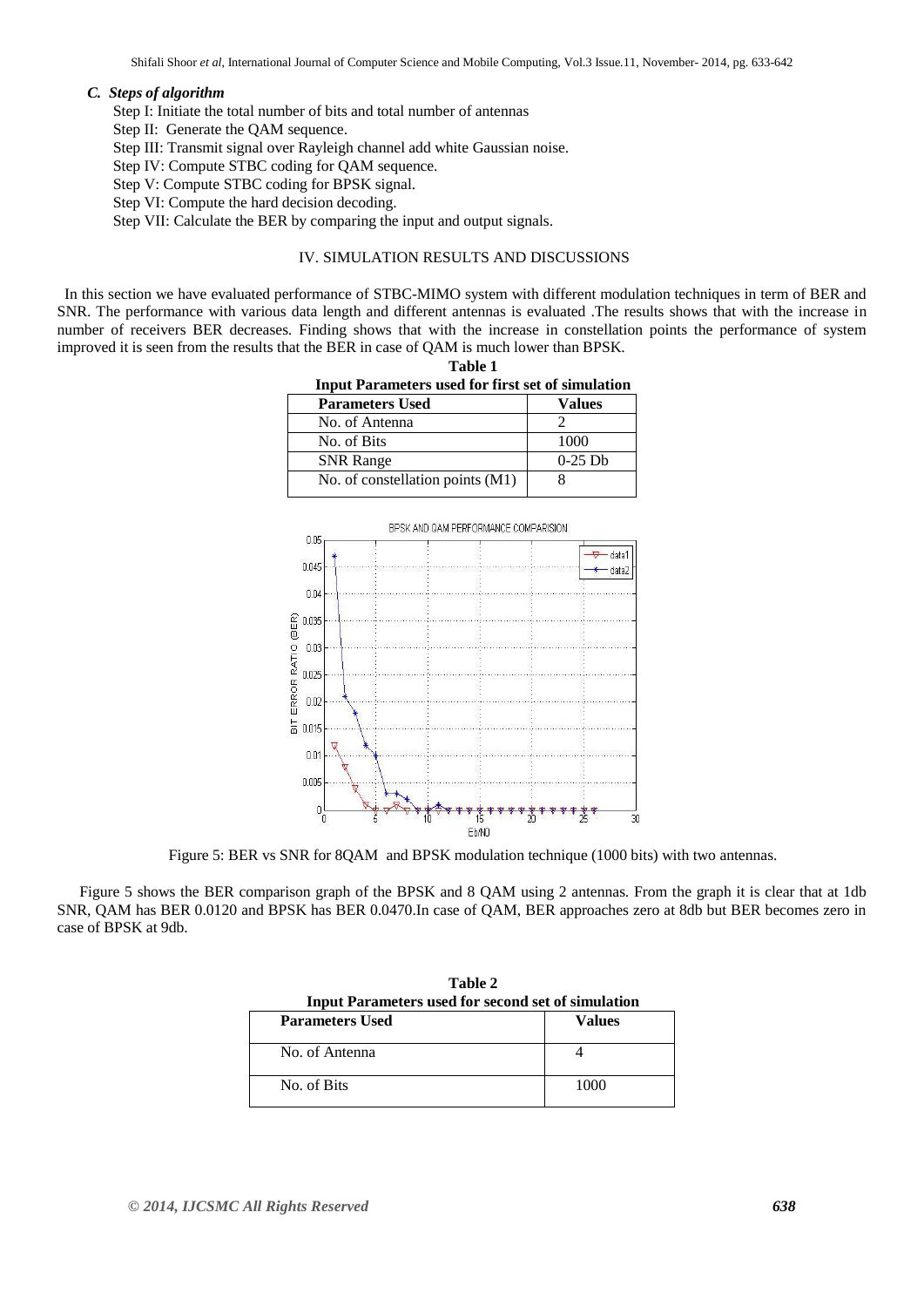| <b>SNR</b> Range                 | $0-25$ dB |
|----------------------------------|-----------|
| No. of constellation points (M1) |           |



Figure 6: BER vs SNR for 8QAM and BPSK modulation technique (1000 bits) with four antennas

Figure 6, shows the BER comparison graph of the BPSK and 8 QAM using 4 antennas. From the graph it is clear that at 1db SNR, QAM has BER 0.0020 and BPSK has BER 0.0060. In case of QAM, BER approaches to zero at 2db but BER becomes zero in case of BPSK at 5db.

**Table 3**

| <b>Input Parameters used for third set of simulation</b> |           |
|----------------------------------------------------------|-----------|
| <b>Parameters Used</b>                                   | Values    |
| No. of Antenna                                           |           |
| No. of Bits                                              | 10000     |
| <b>SNR</b> Range                                         | $0-25$ dB |
| No. of constellation points (M1)                         |           |



Figure 7: BER vs SNR for 8QAM and BPSK modulation technique (10000 bits) with four antennas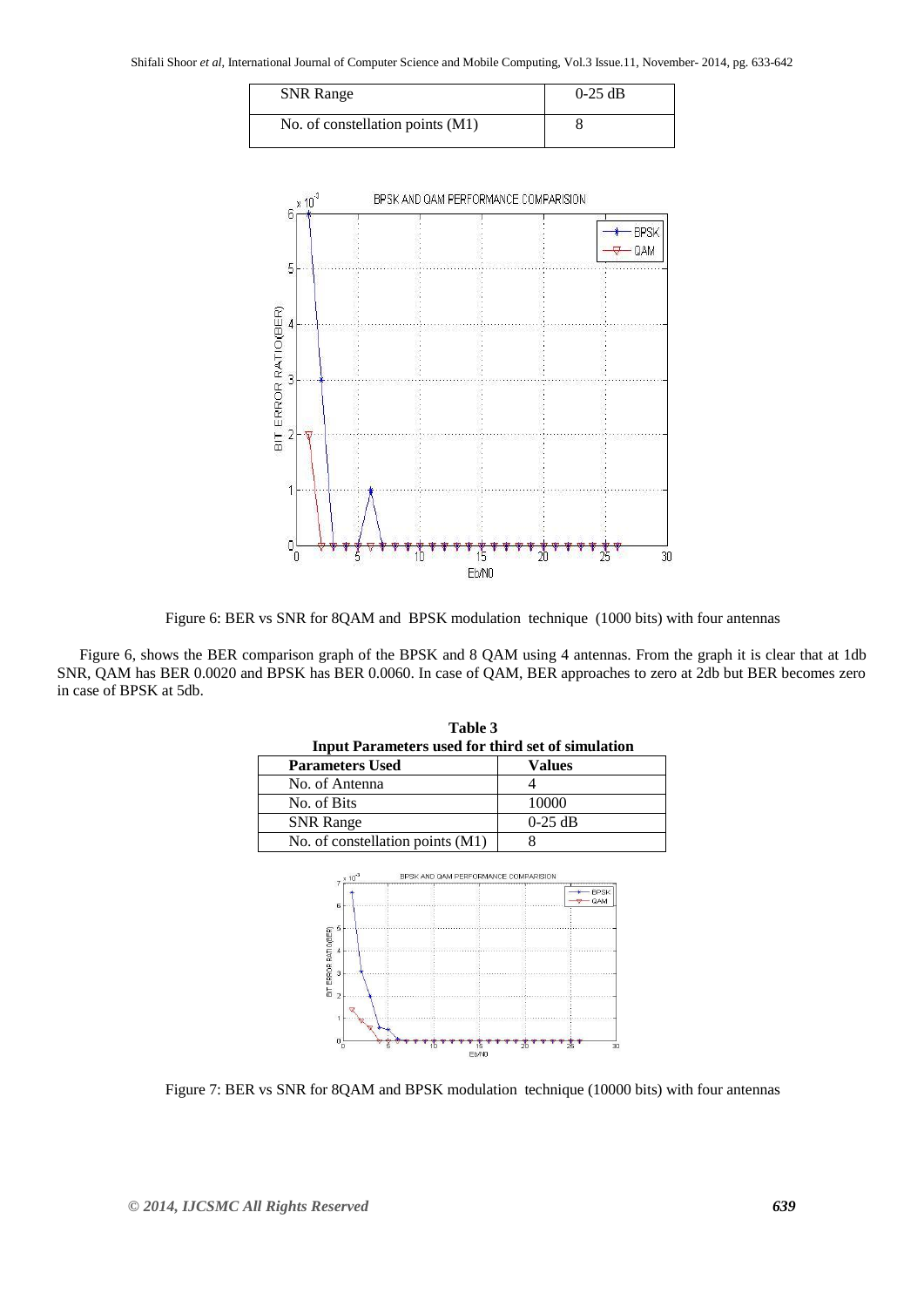Shifali Shoor *et al*, International Journal of Computer Science and Mobile Computing, Vol.3 Issue.11, November- 2014, pg. 633-642

Figure 7, shows the BER comparison graph of the BPSK and 8QAM using 4 antennas. From the graph it is clear that at 1db SNR, QAM has BER 0.0014 and BPSK has BER 0.0066. In case of QAM, BER approaches to zero at 4db but BER becomes zero in case of BPSK at 7db.

| <b>Input Parameters used for fourth set of simulation</b> |           |
|-----------------------------------------------------------|-----------|
| <b>Parameters Used</b>                                    | Values    |
| No. of Antenna                                            |           |
| No. of Bits                                               | 10000     |
| <b>SNR</b> Range                                          | $0-25$ dB |
| No. of constellation points (M1)                          |           |

**Table 4**



Figure 8: BER vs SNR for 16QAM and BPSK modulation technique (10000bits) with six antennas

Figure 8 shows, shows the BER comparison graph of the BPSK and 16QAM using 4 antennas. From the graph it is clear that QAM performs better than BPSK. BER of QAM approaches to zero at 3db exponentially than BPSK.

| <b>Input Parameters used for fifth set of simulation</b> |               |  |
|----------------------------------------------------------|---------------|--|
| <b>Parameters Used</b>                                   | <b>Values</b> |  |
| No. of Antenna                                           | 6             |  |
| No. of Bits                                              | 1000000       |  |
| <b>SNR</b> Range                                         | $0-25$ dB     |  |
| No. of constellation points (M1)                         | 16            |  |

**Table 5 Input Parameters used for fifth set of simulation**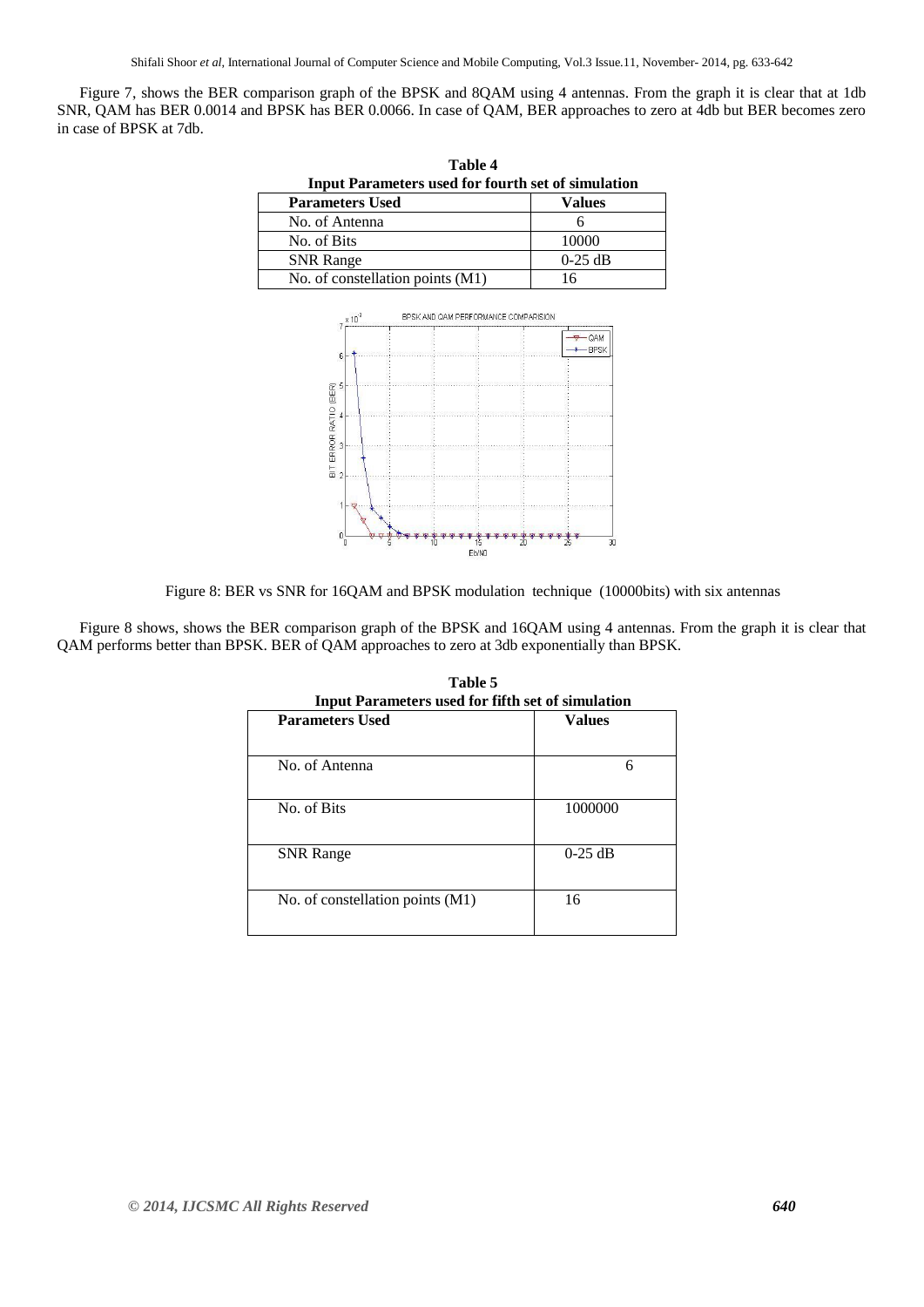

Figure 9: BER vs SNR for 16QAM and BPSK modulation technique (1000000bits) with six antennas

**Table 6**

Figure 9, shows the BER comparison graph of the BPSK and 16QAM using 4 antennas. From the graph it is clear that QAM performs better than BPSK.

| <b>Input Parameters used for sixth set of simulation</b> |           |  |
|----------------------------------------------------------|-----------|--|
| <b>Parameters Used</b>                                   | Values    |  |
| No. of Antenna                                           |           |  |
| No. of Bits                                              | 1000000   |  |
| <b>SNR</b> Range                                         | $0-25$ dB |  |
| No. of constellation points (M1)                         |           |  |



BER FOR BPSK AND QAM ALAMOUTI CODES FOR RAYLEIGH FADING CHANNEL

Figure 10: BER vs SNR for 64QAM and BPSK modulation technique (1000000bits) with four antennas